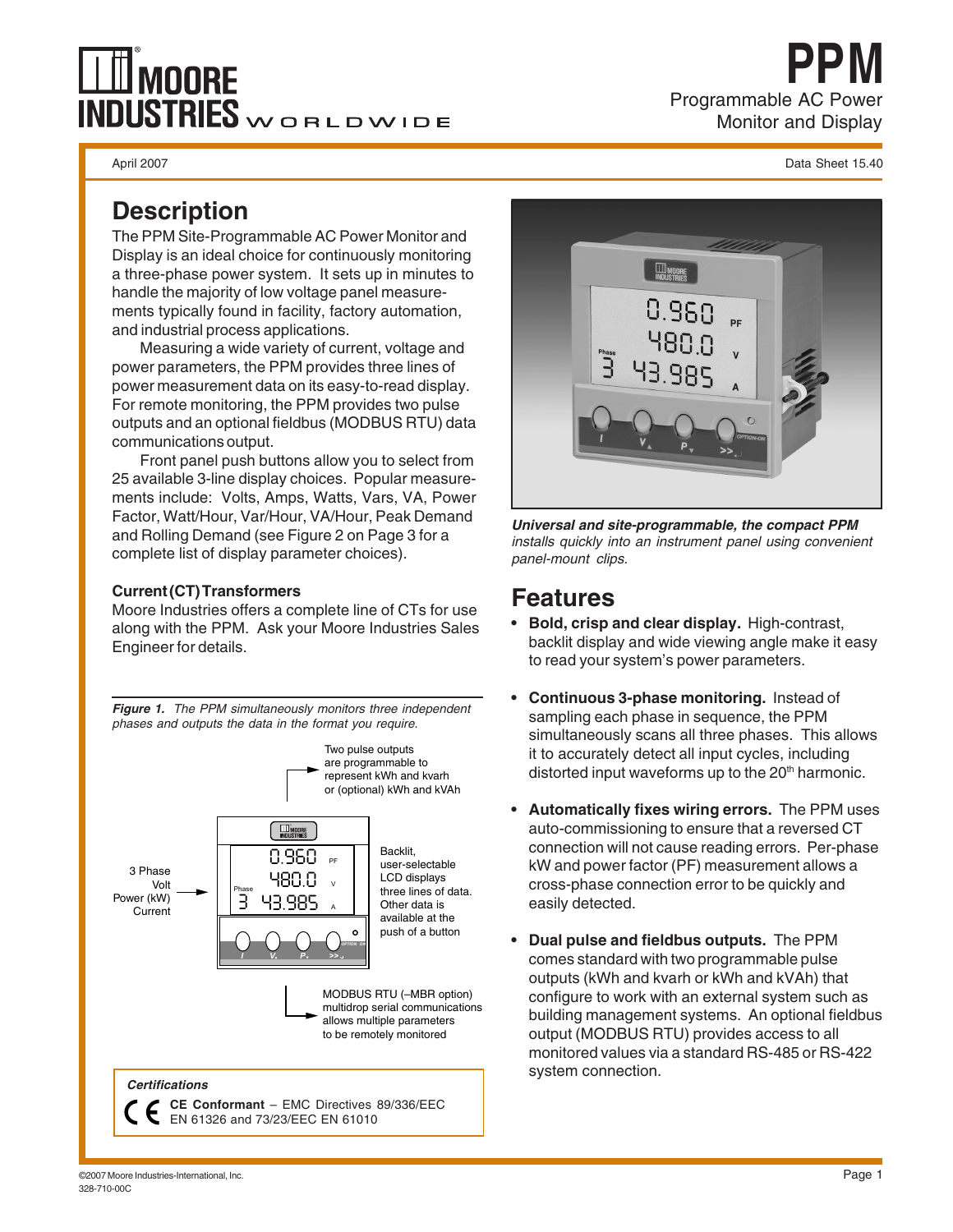## **Specifications**

| Performance | Accuracy:<br>See Table 1 for details<br><b>Isolation: 2500V isolation</b><br>from input to digital output<br><b>Burden:</b> 0.1 VA per phase<br><b>Surge Withstand</b> | <b>Conditions</b> | Ambient Operating & Storage<br>Range:<br>$-10^{\circ}$ C to $+65^{\circ}$ C<br>$(-14^{\circ}F \text{ to } +158^{\circ}F)$<br><b>Relative Humidity:</b><br><75% non-condensing | <b>MODBUS</b><br>Option | <b>Bus Type: RS-422 and</b><br>RS-485 available<br><b>Protocol: MODBUS RTU</b><br>with 16-bit CRC<br><b>Baud Rate:</b><br>User programmable to |
|-------------|------------------------------------------------------------------------------------------------------------------------------------------------------------------------|-------------------|-------------------------------------------------------------------------------------------------------------------------------------------------------------------------------|-------------------------|------------------------------------------------------------------------------------------------------------------------------------------------|
|             | Capability:                                                                                                                                                            |                   | <b>Ambient Temperature</b>                                                                                                                                                    |                         | 4800, 9600 or 19200                                                                                                                            |
|             | Surge withstand voltage x2<br>for 2 seconds maximum;<br>Surge withstand current                                                                                        |                   | <b>Effect:</b> Negligible within<br>specified limits                                                                                                                          |                         | Address: User<br>programmable from 1-247<br><b>Response Time: 100ms</b>                                                                        |
|             | x40 for 0.5 seconds<br>maximum                                                                                                                                         |                   | <b>Display Type:</b> LCD; Three rows<br>of $12mm(0.47 in) black$                                                                                                              |                         | maximum from command<br>end to reply start                                                                                                     |
|             | <b>Auxillary Power Load:</b>                                                                                                                                           |                   | digits and $4mm(0.16 in)$                                                                                                                                                     |                         | <b>Command Rate:</b>                                                                                                                           |
|             | 5 VA maximum;<br>With -MBR, 8VA maximum<br><b>Scaling:</b> Input current and                                                                                           |                   | black legends on a backlit<br>background<br><b>Format:</b> Two rows of four                                                                                                   |                         | New command within 5ms<br>of previous one                                                                                                      |
|             | voltage are user scaled for<br>the respective CT and PT<br>ratios<br>CT Primary:                                                                                       |                   | alphanumeric characters<br>plus legends; Bottom row<br>of six alphanumeric<br>characters plus legends                                                                         |                         | <b>Adjustment</b> Four buttons on the front<br>of the unit provide<br>adjustment for all settings                                              |
|             | 5 - 6,500 Amps                                                                                                                                                         |                   | <b>Decimal Point:</b>                                                                                                                                                         |                         | Weight PPM: $403g(14 oz)$                                                                                                                      |
|             | PT Primary:                                                                                                                                                            |                   | Auto-adjusting                                                                                                                                                                |                         | PPM with -MBR option:                                                                                                                          |
|             | 60 - 50,000 Volts                                                                                                                                                      |                   | <b>Engineering Units:</b><br>Auto-adjusting                                                                                                                                   |                         | 596g (1 lb., 5 oz)                                                                                                                             |

## **Ordering Information**

| <b>Unit</b>                                              | Input                                                                                                                                                                                                                                                                                                                                                                                                                                                            |                | <b>Output</b>                                                                                                                                                                                                                                                 | <b>Power</b>                                                                                                                                                      | <b>Options</b>                                                                                                                                                                                                                                                                        | <b>Housing</b>                          |
|----------------------------------------------------------|------------------------------------------------------------------------------------------------------------------------------------------------------------------------------------------------------------------------------------------------------------------------------------------------------------------------------------------------------------------------------------------------------------------------------------------------------------------|----------------|---------------------------------------------------------------------------------------------------------------------------------------------------------------------------------------------------------------------------------------------------------------|-------------------------------------------------------------------------------------------------------------------------------------------------------------------|---------------------------------------------------------------------------------------------------------------------------------------------------------------------------------------------------------------------------------------------------------------------------------------|-----------------------------------------|
| <b>PPM</b><br>Programmable<br><b>AC Power</b><br>Monitor | Specify a Voltage and a Current value.<br>(e.g., 208AC, 5A)<br>Voltage:<br>400AC (400Y230)<br>400Vac L-L, 3 phase, 3-Wire;<br>230Vac L-N, 3 phase, 4-Wire<br>208AC (208Y120)<br>208Vac L-L, 3 phase, 3-Wire;<br>120Vac L-N, 3 phase, 4-Wire<br>480AC* (480Y277)<br>480Vac L-L, 3 phase, 3-Wire;<br>277Vac L-N, 3 phase, 4-Wire<br>110AC* (110Y63)<br>110Vac L-L, 3 phase, 3-Wire;<br>63Vac L-N, 3 phase, 4-Wire<br>Programmable<br>Use the front panel keypad to | Current:<br>5A | 2DO<br>Standard two<br>pulse discrete<br>outputs<br>represent KWh<br>and kvarh<br>NOTE: For two<br>pulse outputs<br>representing<br>kWh and kVAh,<br>see the -KVAH<br>option<br>(Contacts are<br>rated for 100V,<br>100 <sub>m</sub> A,<br>maximum.<br>AC/DC) | 110AC $(\pm 15\%)$<br>Auxiliary<br>power,<br>45-65Hz<br>(required for<br>480AC and<br>110AC input)<br><b>230AC</b> $(\pm 15\%)$<br>Auxiliary<br>power,<br>45-65Hz | -MBR MODBUS RTU<br>(RS-485 or RS-422)<br>communication for<br>reading multiple power<br>measurement<br>parameters<br>-KVAH Two pulse<br>discrete outputs<br>represent kWh and<br>kVAh<br>$-4AO$ Four<br>programmable analog<br>output channels (not<br>available with -MBR<br>option) | <b>PM</b><br>Panel-<br>mount<br>housing |
|                                                          | program the PPM to<br>accommodate users' CT and/or<br>PT primaries<br>*110AC auxiliary power only                                                                                                                                                                                                                                                                                                                                                                |                |                                                                                                                                                                                                                                                               |                                                                                                                                                                   |                                                                                                                                                                                                                                                                                       |                                         |

When ordering, specify: Unit / Input / Output / Power / Options [Housing] **Model number example:** PPM / 400AC, 5A / 2DO / 110AC / –MBR [PM]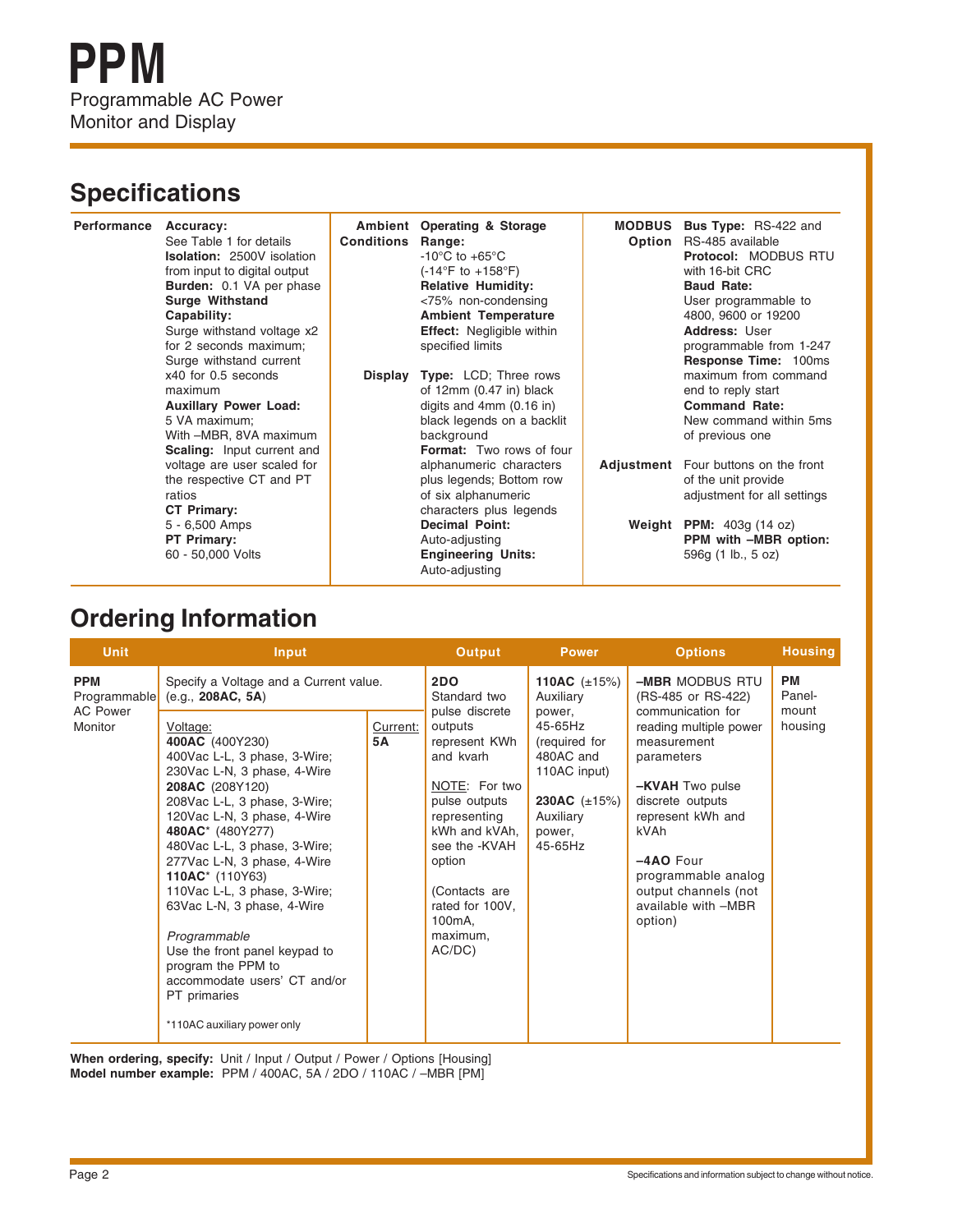![](_page_2_Figure_1.jpeg)

Figure 2. The versatile PPM is the ideal solution for a vast array of power monitoring needs.

The PPM is perfectly suited for power measurement, control and protection, switchgear metering, load monitoring and shedding, cogeneration and submetering and energy and cost management. Common installations vary from chemical plants and saw mills to commercial buildings, shopping centers, and telephone exchanges.

**Gather data for a plant automation system.** Use the PPM to gather data for systems that integrate process, instrument and electrical requirements. Accurately display and monitor a wide array of parameters.

**Provide Preventative Maintenance.** Changing electrical needs are often the first sign of a faulty instrument. Use the PPM to track electrical usage, then repair or replace a failing instrument before it causes an unnecessary and costly shutdown.

**Meter distribution feeders, transformers, motors, generators, switchgears and capacitor banks.** The versatility of the PPM allows you to monitor a large variety of power parameters from just about any power source.

**Monitor Power for Revenue Billing Calculations.** The PPM is ideal for use in energy management, cost accounting, cogeneration or submetering applications.

**Applications Table 1.** Input Accuracy.

| Input                                        | <b>Per Phase</b><br><b>Accuracy</b> | 3-Phase<br><b>Accuracy</b>                             |  |
|----------------------------------------------|-------------------------------------|--------------------------------------------------------|--|
| Current<br>5% to 120% FS                     | $±0.2\%$ FS<br>$±1\%$ Reading       | N/A                                                    |  |
| Voltage LN<br>20% to 120% FS                 | $±0.2\%$ FS<br>$±1\%$ Reading       | N/A                                                    |  |
| Voltage LL<br>20% to 120% FS                 | $±0.3%$ FS<br>$±1\%$ Reading        | N/A                                                    |  |
| Watts<br>5% to 120% FS                       | $±0.4\%$ FS<br>$±1\%$ Reading       | $±0.6\%$ FS<br>$±1\%$ Reading                          |  |
| <b>VA</b><br>5% to 120% FS                   | $±0.6%$ FS<br>$±1.5\%$ Reading      | $±1\%$ FS<br>$±1.5\%$ Reading                          |  |
| var<br>5% to 120% FS                         | $±0.8\%$ FS<br>$±2\%$ Reading       | $±1.5\%$ FS<br>$±2\%$ Reading                          |  |
| PF<br>Frequency<br>(45-65Hz range)           | $+0.2^{\circ}$                      | $+0.2^{\circ}$<br>±0.05Hz                              |  |
| <b>Neutral Current</b><br>5% to 120% FS      | N/A                                 | $±0.6\%$ FS<br>$±2\%$ Reading                          |  |
| Wh Register<br>VAh Register<br>varh Register | N/A<br>N/A<br>N/A                   | Class 1 EN 61036<br>Class 2<br><b>Class 2 IEC 1268</b> |  |

Note: All accuracies specified are ±1 digit